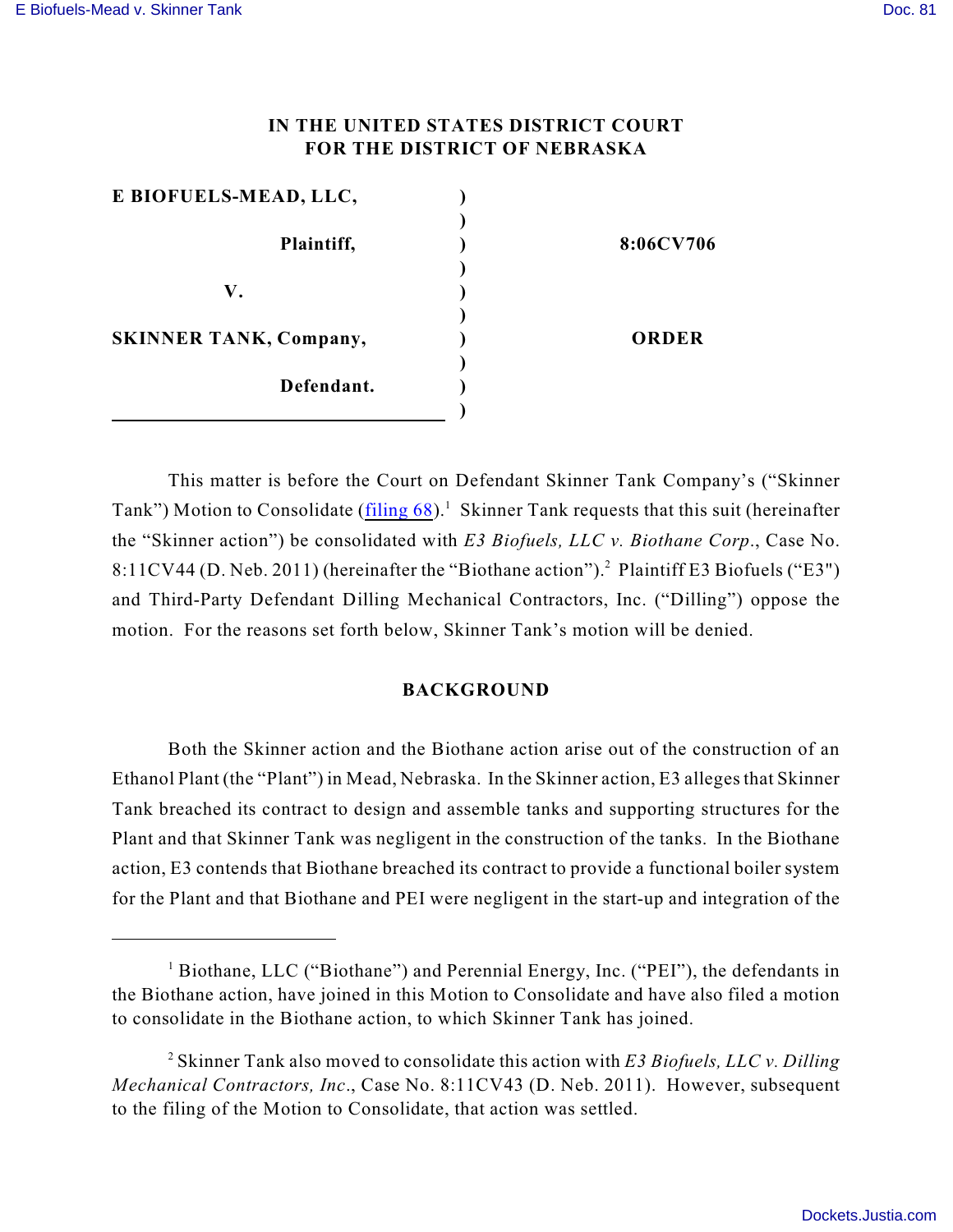boiler system. In each suit, E3 claims that the alleged contractual breaches and negligence delayed construction of the Plant and resulted in additional construction expenses and loss of operating revenue.

The Skinner action was filed on November 13, 2006, and is assigned to District Court Judge Joseph Bataillon for disposition. By order dated December 3, 2007 ([filing 57](https://ecf.ned.uscourts.gov/doc1/11311327940)), the Skinner action was transferred to bankruptcy court upon E3's Suggestion of Bankruptcy ([filing 56](https://ecf.ned.uscourts.gov/doc1/11311325087)). On May 29, 2012, following a transfer from Kansas Bankruptcy Court back to this Court, this case was reinstated [\(filing 59](https://ecf.ned.uscourts.gov/doc1/11312534291)). At that time, Judge Bataillon requested that the undersigned hold a status conference with the parties as soon as possible and, if appropriate, place the case on an expedited progression schedule.<sup>3</sup> ( $\underline{Id}$  $\underline{Id}$  $\underline{Id}$ .)

The Biothane action was filed on February 8, 2011, and is assigned to Chief District Court Judge Laurie Smith Camp. Discovery has commenced, however, a final progression order has not been entered.

#### **ANALYSIS**

Federal Rule of Civil Procedure 42(a) allows for consolidation of cases involving common issues of law or fact as a matter of convenience and economy in judicial administration. [Fed. R. Civ. P. 42\(a\)](http://web2.westlaw.com/find/default.wl?rs=WLW9.11&ifm=NotSet&fn=_top&sv=Split&cite=fed.r.civ.p+42&utid=1&vr=2.0&rp=%2ffind%2fdefault.wl&mt=FederalGovernment). "The district court is given broad discretion to decide whether consolidation would be desirable and the decision inevitably is contextual." *[Cisler](http://web2.westlaw.com/find/default.wl?cite=2010+wl+3237222&rs=WLW12.04&vr=2.0&rp=%2ffind%2fdefault.wl&utid=1&fn=_top&mt=FederalGovernment&sv=Split) v. Paul A. Willsie Co.*[, Case No. 8:09CV365, 2010 WL 3237222, \\*2 \(D. Neb. Aug. 13,](http://web2.westlaw.com/find/default.wl?cite=2010+wl+3237222&rs=WLW12.04&vr=2.0&rp=%2ffind%2fdefault.wl&utid=1&fn=_top&mt=FederalGovernment&sv=Split) [2010\)](http://web2.westlaw.com/find/default.wl?cite=2010+wl+3237222&rs=WLW12.04&vr=2.0&rp=%2ffind%2fdefault.wl&utid=1&fn=_top&mt=FederalGovernment&sv=Split). The consent of the parties is not required for consolidation. *[Id](http://web2.westlaw.com/find/default.wl?cite=2010+wl+3237222&rs=WLW12.04&vr=2.0&rp=%2ffind%2fdefault.wl&utid=1&fn=_top&mt=FederalGovernment&sv=Split)*. Whether to grant a motion to consolidate is within the sound discretion of the court. *[Id](http://web2.westlaw.com/find/default.wl?cite=2010+wl+3237222&rs=WLW12.04&vr=2.0&rp=%2ffind%2fdefault.wl&utid=3&fn=_top&mt=ReutersNewsUS&sv=Split)*. When ruling on a motion to consolidate, "[t]he court must weigh the saving of time and effort that would result from consolidation against any inconvenience, expense, or delay that it might cause. *[Id](http://web2.westlaw.com/find/default.wl?cite=2010+wl+3237222&rs=WLW12.04&vr=2.0&rp=%2ffind%2fdefault.wl&utid=3&fn=_top&mt=ReutersNewsUS&sv=Split)*. Lawsuits involving the same parties are "apt candidates for consolidation." *[Id](http://web2.westlaw.com/find/default.wl?cite=2010+wl+3237222&rs=WLW12.04&vr=2.0&rp=%2ffind%2fdefault.wl&utid=3&fn=_top&mt=ReutersNewsUS&sv=Split)*. (quotation

 $3$  A status conference was held with the parties on June 21, 2012. At that time, the Motion to Consolidate was discussed and it was agreed that a follow-up conference would be scheduled following a ruling on the motion. (Filing 75.)